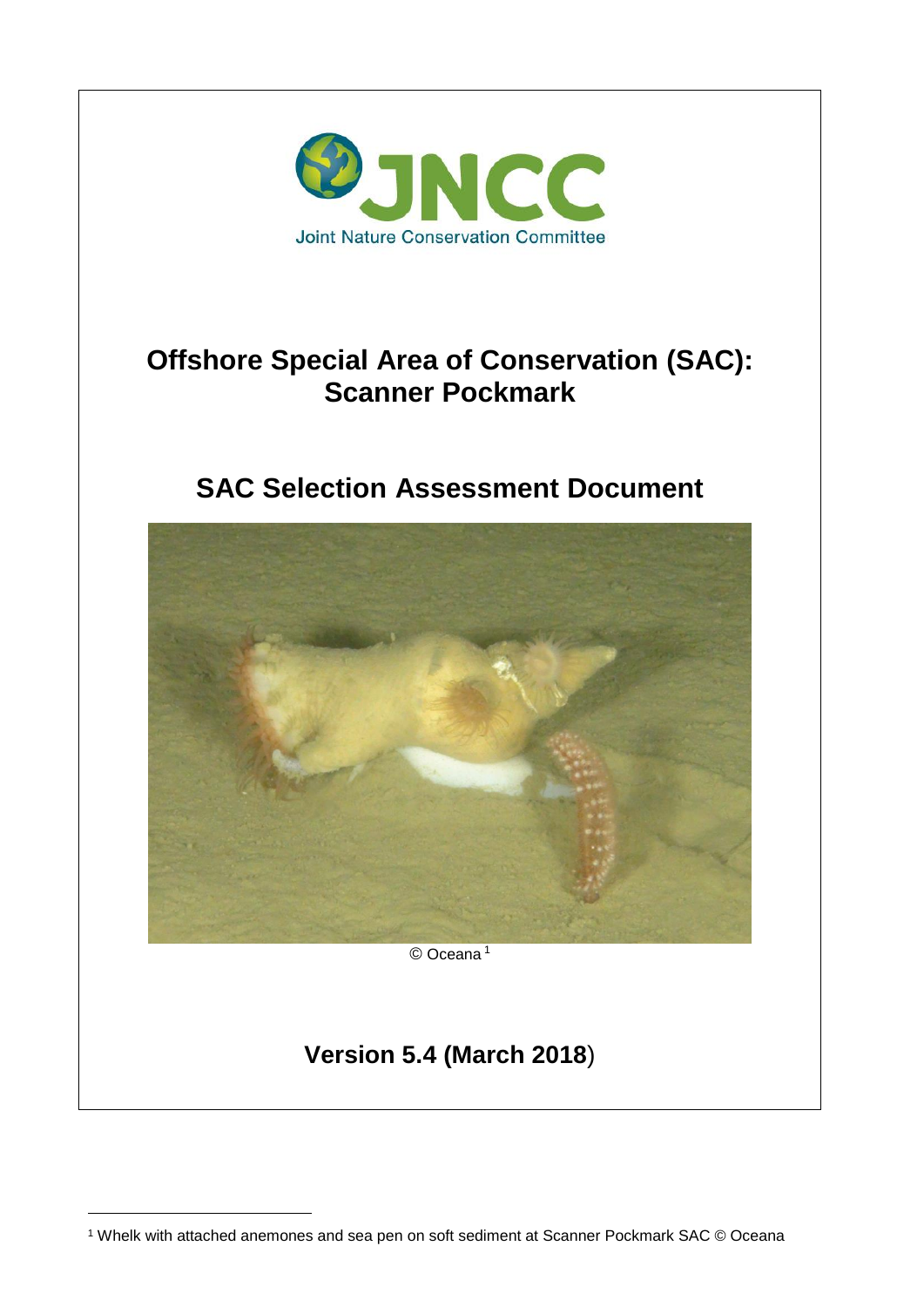## **Introduction**

This document provides detailed information about the Scanner Pockmark Special Area of Conservation (SAC) and evaluates its interest feature (Submarine structures made by leaking gases) following the EC Habitats Directive<sup>2</sup> selection criteria and guiding principles. The site was submitted to the European Commission in 2008 for the protection of Annex I habitat Submarine structures made by leaking gases, approved as a Site of Community Importance (SCI) in 2009 and designated as a SAC in 2015. Analysis of additional survey data collected in 2012 (reported in Gafeira & Long 2015) recorded the potential presence of the interest feature beyond the original site boundary. This document is a revised version of JNCC's Selection Assessment Document that supported the original site nomination, taking into account newly available information on the distribution and extent of the qualifying feature Submarine structures made by leaking gases.

The advice contained within this document is produced to fulfil the requirements of JNCC under Part 2 of the Conservation of Offshore Marine Habitats and Species Regulations 2017, relating to the conservation of natural habitat types and habitats of species through identification of Special Areas of Conservation (SACs) in UK offshore waters. Under these Regulations, JNCC has an obligation to provide certain advice to Marine Scotland and Defra to enable the Secretary of State and Scottish Ministers to fulfil their obligations under the Regulations as well as to Competent Authorities to enable them to fulfil their obligations.

Sites eligible for designation as offshore marine SACs are selected using the criteria set out in Annex III (Stage 1) of the Habitats Directive and relevant scientific information. Sites are considered only if they host a Habitats Directive Annex I habitat or Annex II species. Socioeconomic factors are not taken into account in the identification of sites to be proposed to the European Commission<sup>3</sup>.

In addition to information on the Annex I habitat (Submarine structures made by leaking gases) found within the site, this document contains i) a chart of the site, ii) its name, location and extent, and iii) the data resulting from application of the criteria specified in Annex III (Stage 1) of the Habitats Directive. This complies with the legal requirements outlined under Regulation 7. JNCC has adhered to the format established by the Commission for providing site information. This format is set out in the 'Natura 2000 Standard data form' (CEC 1995) (prepared by the European Topic Centre on Biological Diversity on behalf of the European Commission to collect standardised information on SACs throughout Europe).

NOTE: No recent evidence is available to infer any changes to the non-qualifying features listed in the original Site Assessment Document. The present document only updates our formal advice for the designated feature Submarine structures made by leaking gases.

<sup>-</sup><sup>2</sup> See:<http://jncc.defra.gov.uk/page-1445>

<sup>&</sup>lt;sup>3</sup> Following European Court of Justice 'First Corporate Shipping' judgement [C-371/98](http://curia.europa.eu/jurisp/cgi-bin/form.pl?lang=en&newform=newform&jurcdj=jurcdj&docj=docj&typeord=ALLTYP&numaff=&ddatefs=&mdatefs=&ydatefs=&ddatefe=&mdatefe=&ydatefe=&nomusuel=first+corporate+shipping&domaine=&mots=&resmax=100&Submit=Submit) (7 November 2000)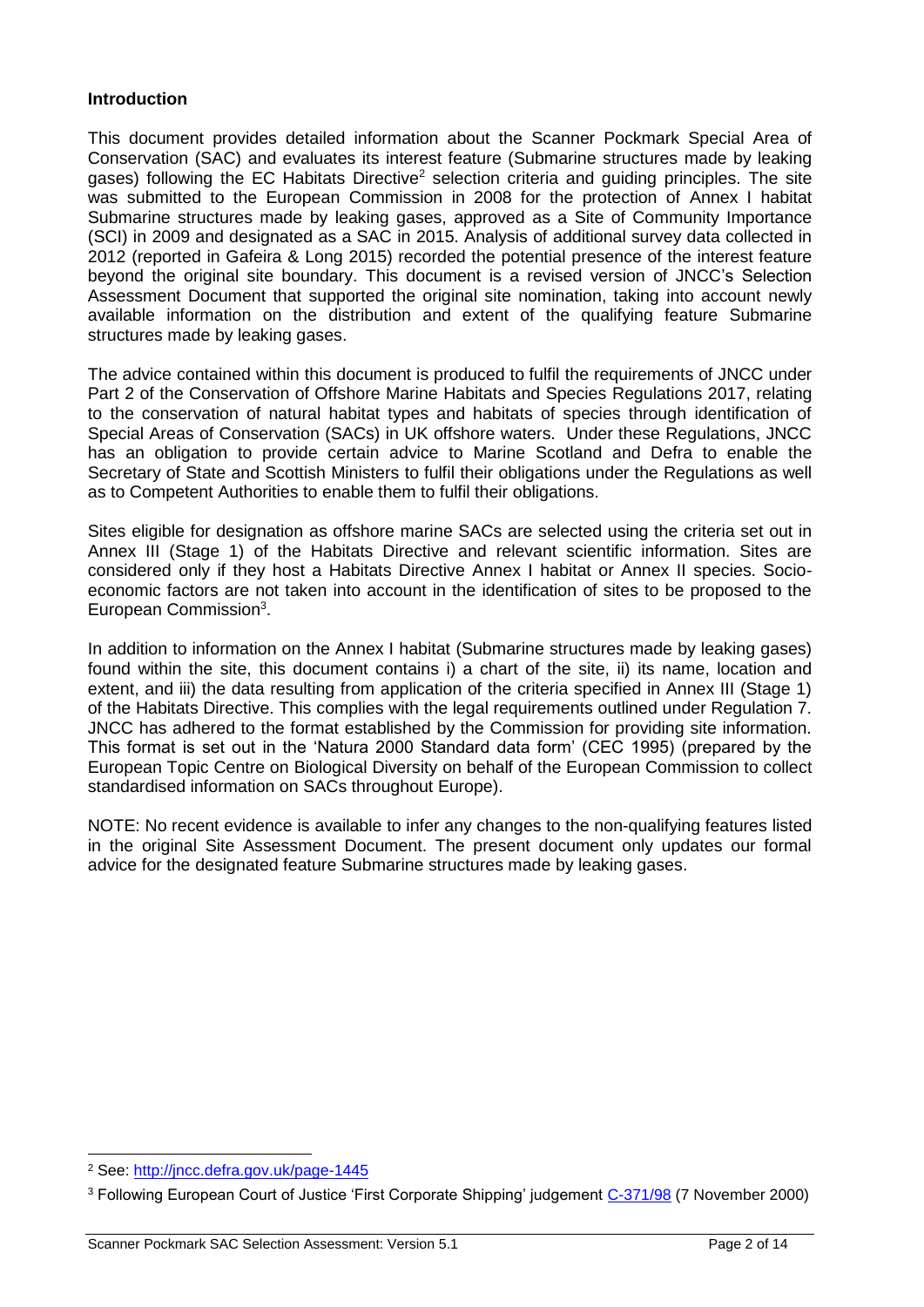#### **Document version control**

| <b>Version</b>   | <b>Issue date</b> | <b>Amendments made</b>                                                                                                                                                                                                                                                 | <b>Issued to and date</b>                                                                                                 |
|------------------|-------------------|------------------------------------------------------------------------------------------------------------------------------------------------------------------------------------------------------------------------------------------------------------------------|---------------------------------------------------------------------------------------------------------------------------|
| 5.4              | 13.03.18          | Cover image updated following Sub Group review                                                                                                                                                                                                                         | <b>Scottish Government</b><br>(March 2018)                                                                                |
| 5.3              | 22.01.18          | MPA Programme Leader sign-off                                                                                                                                                                                                                                          |                                                                                                                           |
| 5.1              | 10.01.18          | Addressing comments from public consultation                                                                                                                                                                                                                           |                                                                                                                           |
| 5.0              | 11.07.17          | Finalised for public consultation                                                                                                                                                                                                                                      |                                                                                                                           |
| $\overline{4.7}$ | 05.07.17          | Updated following comments received from programme<br>leader review                                                                                                                                                                                                    | Marine Scotland (July<br>2017)                                                                                            |
| 4.6              | 30.05.17          | Updated following comments received from the MPA Sub-<br>Group                                                                                                                                                                                                         |                                                                                                                           |
| 4.5              | 26.05.17          | Document updated to reflect new data and proposed site<br>boundary change to incorporate revised extent of<br>pockmarks incorporating verified and potential Submarine<br>structures made by leaking gases.                                                            | MPA Sub-Group (May<br>2017)                                                                                               |
| 4.0              | 01.07.08          | Post consultation modifications, including site boundary<br>amendment                                                                                                                                                                                                  | Secretary of State (July<br>2008)                                                                                         |
| 3.1              | 13.11.07          | Draft SAC changed to possible SAC                                                                                                                                                                                                                                      | Public consultation<br>(December 2007)                                                                                    |
| 3.0              | 25.05.07          | New introductory text, revised site summary and map<br>layout, heading & text amendments<br>Additional guiding principles for site selection incorporated<br>under Global Assessment<br>Conservation Objectives and Advice on Operations<br>moved to separate document | <b>JNCC Committee (June</b><br>07) and UK Marine<br><b>Biodiversity Policy</b><br><b>Steering Group</b><br>(September 07) |
| 2.0              | 26.08.06          | Draft Conservation Objectives and (revised) Advice on<br>Operations added.<br>Map layout revised                                                                                                                                                                       | Defra, Devolved<br>Administrations, and<br>other Govt. departments<br>(25th September 2006)                               |
| 1.0              | 15.12.04          | Site boundary defined; site, habitat and data maps<br>created; report edited                                                                                                                                                                                           | <b>JNCC Committee</b><br>(December 2004)<br>Defra (15 <sup>th</sup> December<br>2004)                                     |

## **Further information**

This document is available as a pdf file on JNCC's website for download if required [\(www.jncc.defra.gov.uk\)](http://jncc.defra.gov.uk/)

Please return comments or queries to:

Marine Protected Sites Team Joint Nature Conservation Committee Monkstone House Peterborough Cambs PE1 1JY

Email: [offshoreMPAs@jncc.gov.uk](mailto:offshoreMPAs@jncc.gov.uk) Tel: +44 (0)1733 562626 Fax: +44 (0)1733 555948 Website:<http://jncc.defra.gov.uk/page-6541>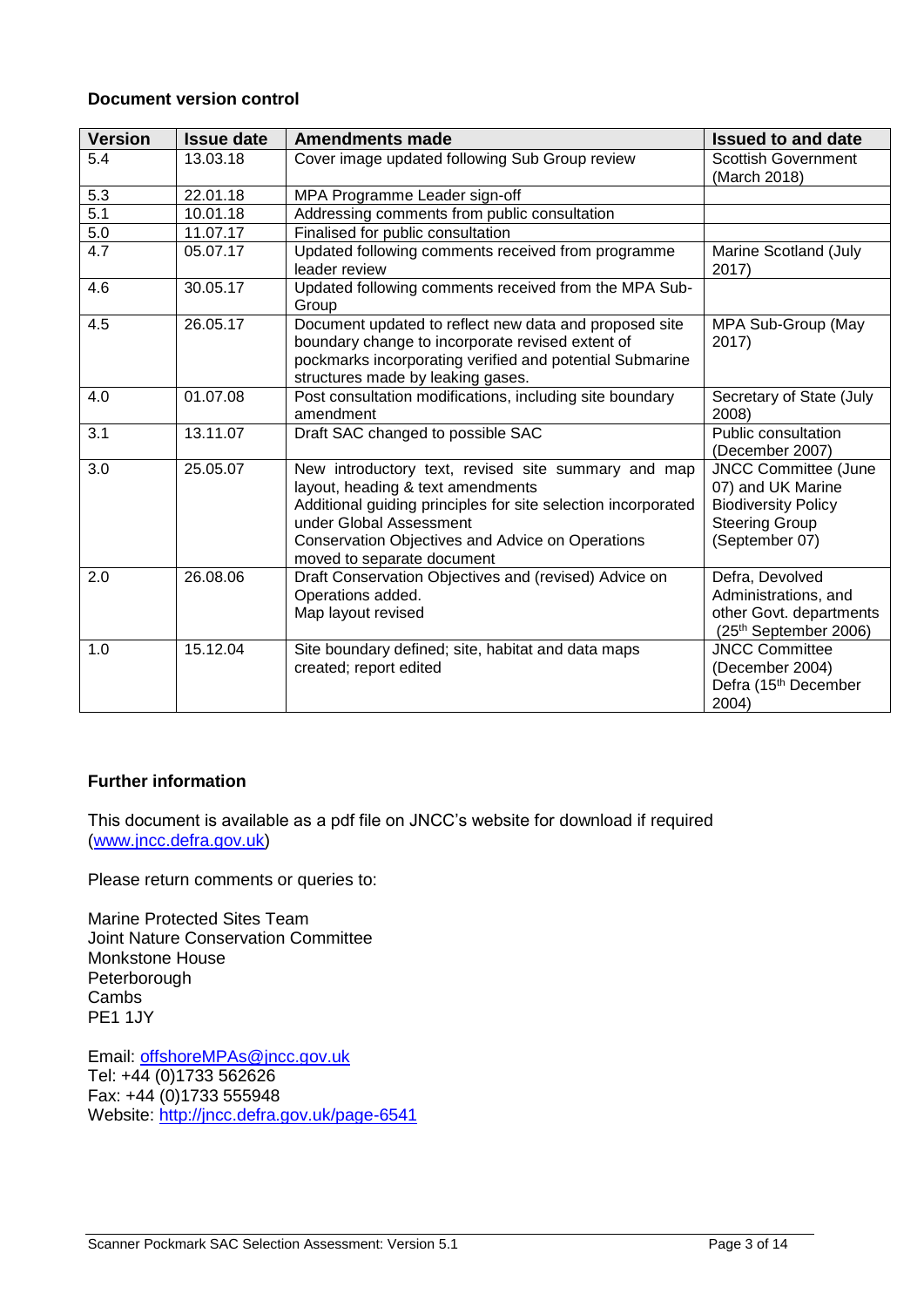| 1. Site name<br>Scanner Pockmark                                                                                        | 2. Site centre location<br>58°17'7", 0°58'10"<br>(Datum: WGS 1984 UTM<br>Zone 31 North, calculated in<br>ArcGIS™) |
|-------------------------------------------------------------------------------------------------------------------------|-------------------------------------------------------------------------------------------------------------------|
| 3. Site surface area<br>674 ha/ 6.74 km <sup>2</sup><br>(Datum: WGS 1984 UTM Zone<br>31 North, calculated in<br>ArcGIS) | 4. Biogeographic region<br>Atlantic                                                                               |

**5. Interest feature(s) under the EU Habitats Directive** Habitat code: 1180 **-** Submarine structures made by leaking gases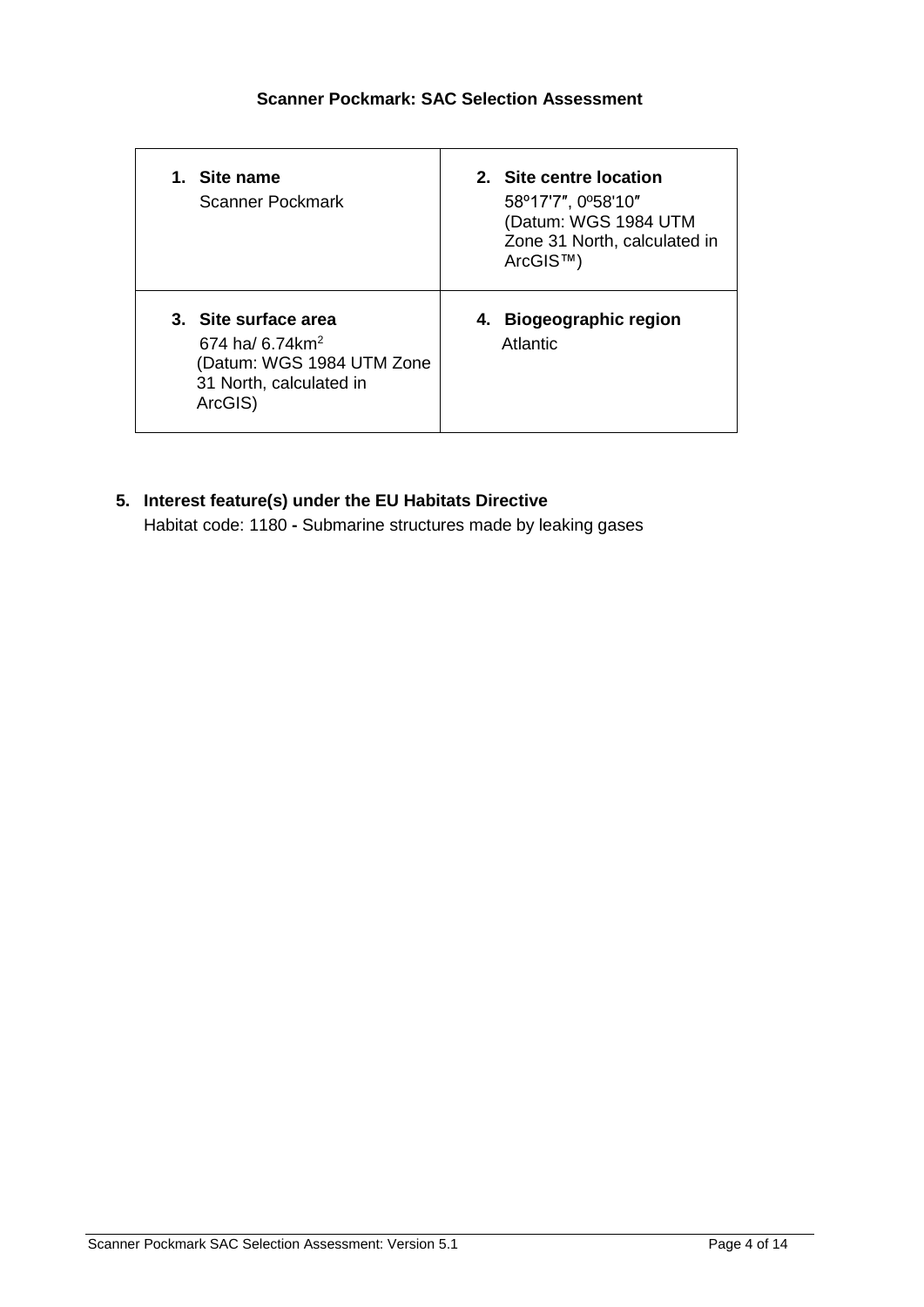# **6. Site summary**

Scanner pockmark is a large seabed depression in the northern North Sea, which had in the past been identified as containing verified examples of large blocks of the Annex I habitat Submarine structures made by leaking gases (Dando, 1990; Dando, *et al.*, 1991; Hovland and Judd, 1988). The Scanner pockmark itself, together with additional pockmark depressions, make up the Scanner Pockmark SAC. The site is situated approximately 185km off the north-east coast of Scotland near the centre of the Witch Ground Basin, in waters of approximately 150 m depth. A total of 67 pockmarks have been identified within the Scanner Pockmark SAC boundary. The pockmarks were created by the expulsion of fluids and have been maintained by active gas seepage.

Four of these pockmarks have a considerably greater volume than more typical pockmarks in the vicinity of the site (Judd and Hovland, 2007), comprised of two pockmark complexes; Scanner and Scotia. The Scanner pockmark complex in the south of the site comprises two large pockmarks with a combined area of approximately 320,000 $m^2$  and depths of up to 16.7m below the surrounding sea floor (Gafeira and Long, 2015). At the base of the pockmarks, blocks of 'methane derived authigenic<sup>4</sup> carbonate' (MDAC) (equivalent to the interest feature of the site: Annex I Submarine structures made by leaking gases) have been previously recorded (Judd, 2001). Scotia pockmark complex in the north is a composite feature composed of two deeper sections with active methane seeps (Dando, 2001). Analysis of survey data collected in 2012 (Rance *et al.,* 2017) suggests that small patches of harder substrate do occur within the Scotia pockmark complex, but whether these represent MDAC requires further confirmation (Gafeira and Long, 2015).

Some of the pockmarks appeared to have infilled due to slope failure, interrupting gas migration and likely obscuring seabed features previously present such as MDAC or bacterial mats (Gafeira and Long, 2015). The cause of slope failure is unknown, but may be either anthropogenic or natural (Gafeira and Long, 2015). On the basis that verified examples of the qualifying feature having been recorded in the past, potential examples of Annex I Submarine structures made by leaking gases have been considered in establishing the boundary for the site. High acoustic backscatter may be indicative of hard carbonate structures so are considered as potential feature records associated with pockmarks (JNCC, 2016). Both verified and potential occurrences of the habitat are considered to represent the known extent of the feature within the site (JNCC, 2016).

Scanner Pockmark SAC is located in the Northern North Sea Regional Sea (JNCC, 2004; Defra, 2004). There is one other SAC in the Northern North Sea with Submarine structures made by leaking gases as a qualifying interest feature of the site. Braemar Pockmarks SAC is situated to the north-east of Scanner Pockmark SAC. There is also a candidate Special Area of Conservation/Site of Community Importance (cSAC/SCI) for the feature in the Irish Sea – Croker Carbonate Slabs cSAC/SCI. Notable characteristics of these other sites identified for the interest feature are provided in the table below with links provided to further information on these sites.

| <b>SAC</b>                         | Notable characteristics of interest feature                                                                                                                                                                                                                                                                                                            |
|------------------------------------|--------------------------------------------------------------------------------------------------------------------------------------------------------------------------------------------------------------------------------------------------------------------------------------------------------------------------------------------------------|
| <b>Braemar</b><br><b>Pockmarks</b> | Large blocks, pavements slabs and smaller fragments of MDAC are<br>present in six pockmarks within the site. These Submarine structures<br>made by leaking gases provide a habitat for benthic marine fauna<br>usually associated with rocky reef as well as hosting specific<br>chemosynthetic organisms which utilise the methane seeps (and its by- |

<sup>4</sup> An authigenic sedimentary rock deposit is one that was generated where it is found or observed. Sedimentary authigenic minerals include calcium carbonate.

-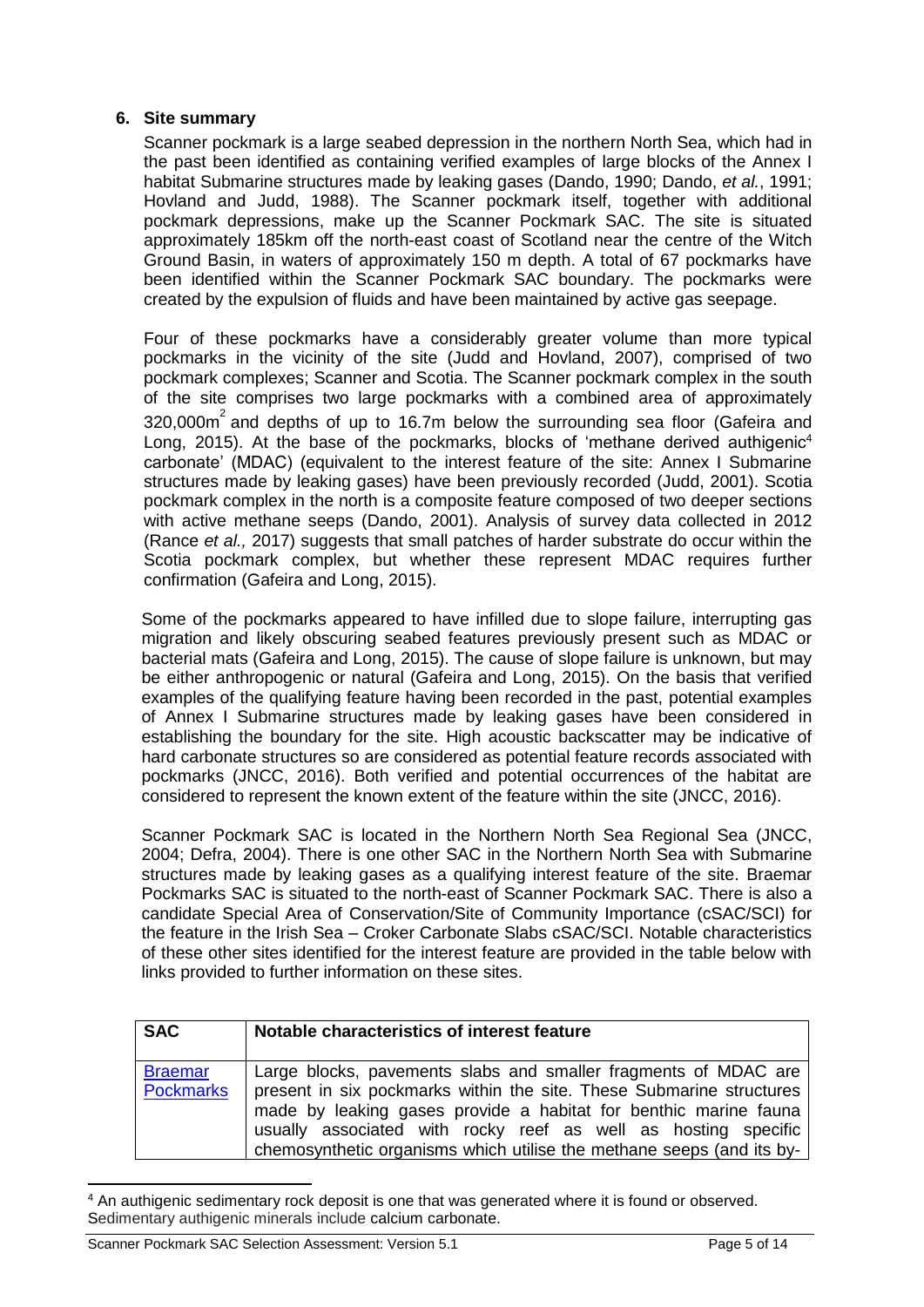|                                            | product, hydrogen sulphide). Larger blocks of carbonate and the<br>pockmarks themselves also provide shelter for large fish species such<br>as wolf-fish and cod (Dando, 2001).                                                                                                                                                                                                                                                                                                                                                                   |
|--------------------------------------------|---------------------------------------------------------------------------------------------------------------------------------------------------------------------------------------------------------------------------------------------------------------------------------------------------------------------------------------------------------------------------------------------------------------------------------------------------------------------------------------------------------------------------------------------------|
| <b>Croker</b><br>Carbonate<br><b>Slabs</b> | The seabed surface is composed of extensive areas of exposed<br>MDAC. The seabed habitats created by these MDAC structures are<br>distinctive, supporting a diverse range of marine species that are absent<br>from the surrounding seabed characterised by coarse sediment (Judd,<br>2005). Areas of 'high relief' MDAC support a diverse range of soft<br>corals, erect filter feeders, sponges, tube worms and anemones whilst<br>the 'low relief' MDAC is colonised with scour-resistant hydroids and<br>bryozoans (Whomersley et al., 2010). |

In character, the interest features of the Scanner Pockmark site are similar to those in Braemar Pockmarks SAC. However, the Submarine structures made by leaking gases at Scanner appear to be characterised by slightly different species assemblages and exhibit a different morphology in terms of the pockmarks found here.

## **7. Site boundary**

The boundary for the Scanner Pockmark SAC encompasses all potential records of the Annex I habitat Submarine structures made by leaking gases recorded in the area (based on evidence presented within Gafeira and Long, 2015). Using JNCC's guidance (2012) on defining boundaries for marine SACs for Annex I habitat sites fully detached from the coast, a 3:1 ratio of distance from a feature to depth ratio was used to create a buffer on a precautionary basis around examples of the feature. The proposed amendment to the site boundary was drawn from the outermost edges of the buffers. Maximum water depth in the site is 165m; therefore, a buffer of 495m has been applied around all potential records of the feature.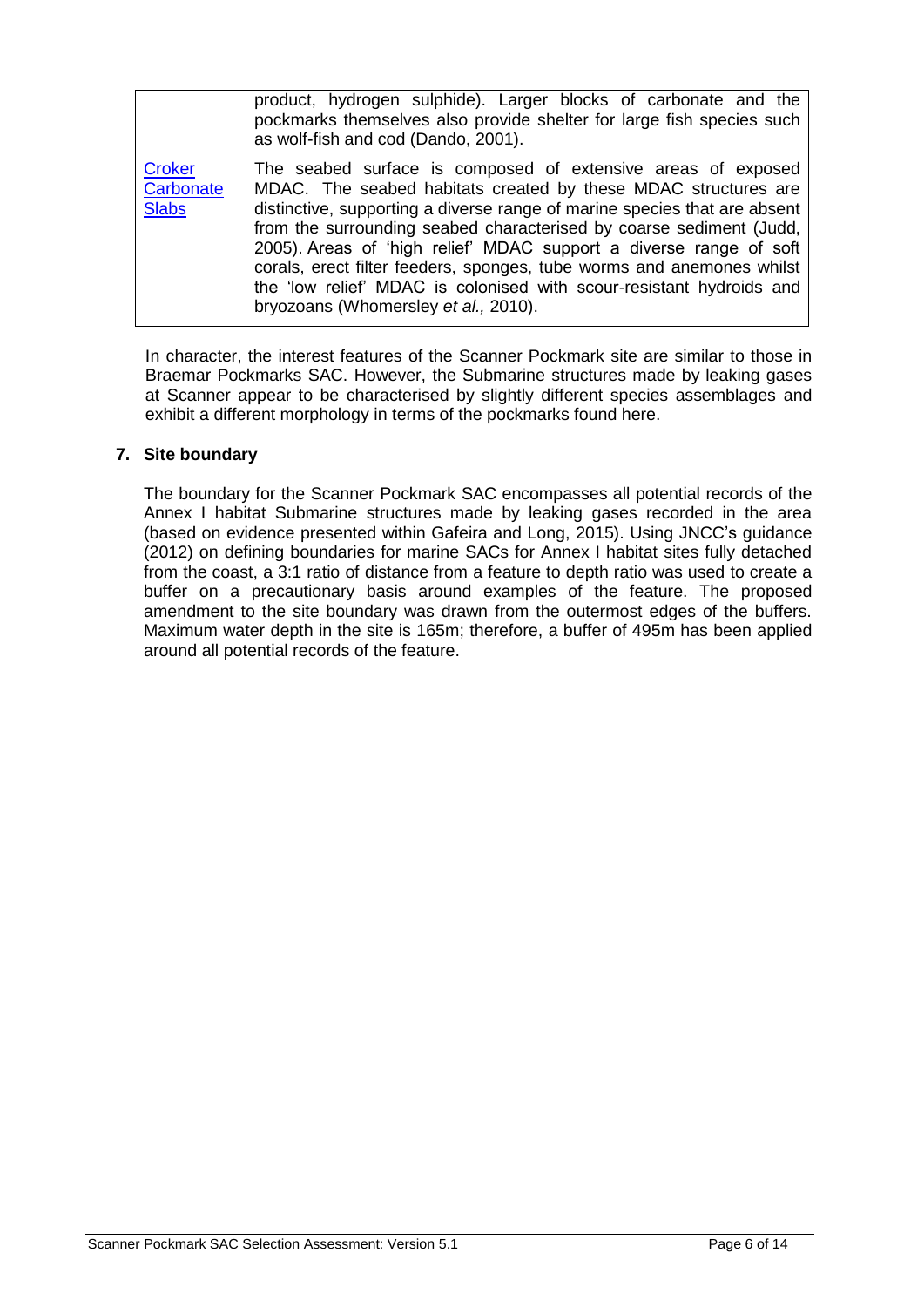#### **8. Map of site**

Figure 1: Map of the SAC boundary, the known distribution of potential<sup>5</sup> records of the Annex I habitat Submarine structures made by leaking gases and the pockmarks with which they are associated within the SAC.



Boundary coordinates:

1) 58° 17' 58", 0° 57' 36" 2) 58° 18' 4", 0° 59' 1" 3) 58° 17' 26", 0° 59' 16" 4) 58° 16' 30", 0° 59' 19" 5) 58° 16' 16", 0° 58' 49" 6) 58° 16' 13", 0° 57' 39" 7) 58° 16' 30", 0° 57' 0" 8) 58° 17' 33", 0° 56' 57"

Site map projected in UTM (Zone 31N, WGS84 datum). Seabed habitat derived from BGS 1:250,000 seabed sediment maps @ NERC and SeaZone bathymetry. Bathymetry @ British Crown Copyright. All rights reserved. Permission Number Defra012012.002. This product has been derived in part from material obtained from the UK Hydrographic Office with the permission of the Controller of Her Majesty's Stationery Office and UK Hydrographic Office (www.ukho.gov.uk). NOT TO BE USED FOR NAVIGATION. The exact limits of the UK Continental Shelf are set out in orders made under section 1(7) of the Continental Shelf Act 1964 (@ Crown Copyright). Map copyright JNCC 2018.

-

<sup>5</sup> Both verified and potential records should be considered as the feature. For more details please see section 6.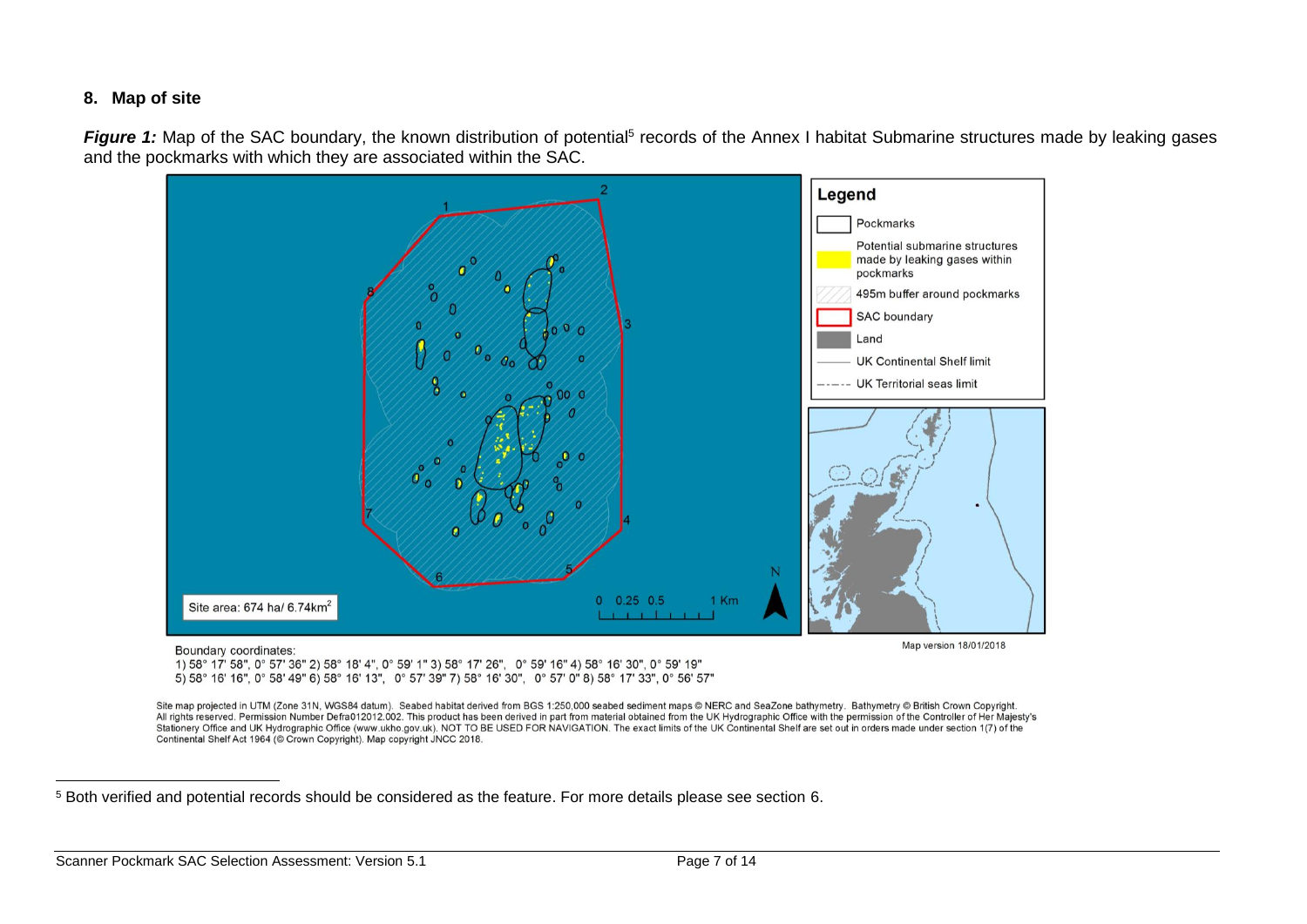# **9. Assessment of interest feature(s) against selection criteria**

This assessment has been undertaken following UK guidance set out in JNCC (2009).

## **9.1 Submarine structures made by leaking gases**

## **Annex III selection criteria (Stage 1A):**

## *a) Representativity*

The Scanner Pockmark site occurs in the Northern North Sea Regional Sea, and represents the Annex I feature Submarine structures made by leaking gases in this sea area. The faunal communities within the site have previously represented typical assemblages associated with these features including benthic fauna utilising the surface of the carbonate structure for attachment and chemosynthetic organisms associated with the seep environment (Dando *et al.,* 1991). However, a survey in 2012 suggested that the carbonate structures appeared to have been buried by sediment infilling of the pockmarks. This has resulted in a likely reduction in the feature present within the site. As a result, typical species assemblages appear to be more similar to wider soft sediment ecosystems due to the lack of hard substrate provided by MDAC.

On the basis that verified examples of the qualifying feature having been recorded in the past, potential examples of Annex I Submarine structures made by leaking gases inferred from high reflectance backscatter data have been considered as representing the qualifying feature.

## **The grade for the feature is C: Significant representativity.**

## *b. Area of habitat*

Taking into account the distribution of the two known types of Submarine structures made by leaking gases in UK waters (bubbling reefs and submarine structures associated with pockmarks), Scanner Pockmark SAC represents a relatively small proportion (approximately 1%) of the total known resource in UK waters. This is because a significantly greater recorded extent of the feature (55km<sup>2</sup> ) occurs within the Croker Carbonate Slabs cSAC/SCI by comparison to Scanner Pockmark (0.608km<sup>2</sup>). However, when considering the specific type included within this SAC, approximately 77% (accounting for verified and potential records) of the total known UK resource of MDAC associated with pockmarks is included within the site boundary.

## **The grade for this criterion is A (site contains 15-100% of total resource of Annex I habitat)**

# *c) Conservation of structure and functions*

## *Degree of conservation of structure*

The biological and physical structure of the interest feature at the Scanner Pockmark SAC is likely to have been partially impacted by bottom trawling. From Vessel Monitoring System (VMS) data (2009-2015), there is evidence of mobile demersal fishing effort within the site, predominantly by UK vessels. Evidence of trawling scars from fishing have been identified throughout the area, with the majority of activity orientated north to south within the Scanner Pockmark SAC boundary (Rance *et al.,* 2017). The south-east corner of the MPA overlaps with the Blenheim oil field (production ceased) and two abandoned, explorative oil wells occur within the site from 1984. There are acoustic anomalies at the well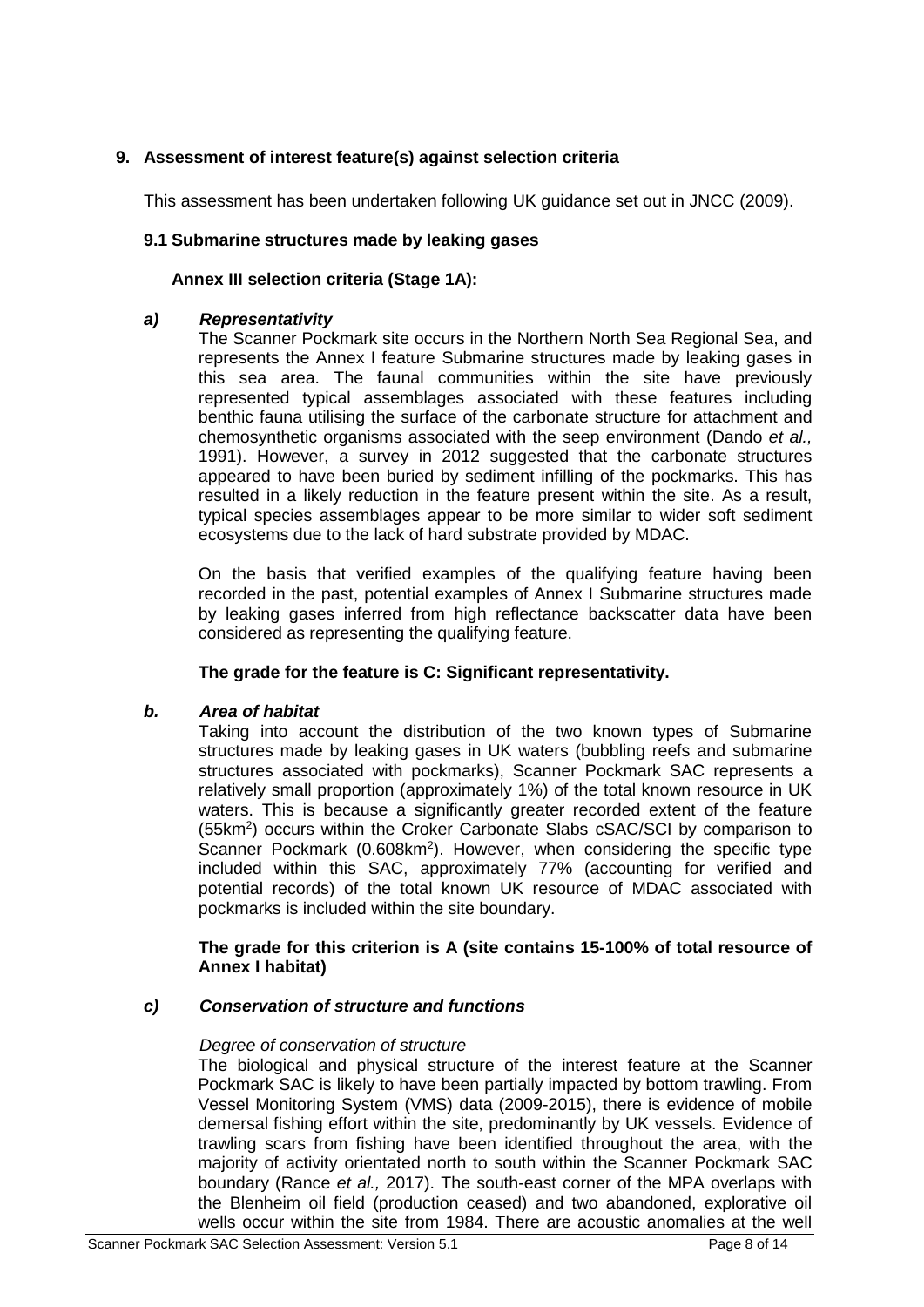sites, most likely to be due to the deposition of cuttings and anchoring of the rig, which are still prevalent due to low sedimentation rates in the area (Gafeira and Long, 2015). Some of the pockmarks appeared to have infilled due to slope failure, interrupting gas migration and likely obscuring seabed features previously present such as MDAC or bacterial mats (Gafeira and Long, 2015). The cause of slope failure is unknown, and could be either anthropogenic or natural (Gafeira and Long, 2015).

#### **The grading for this sub-criterion is III: average or partially degraded structure.**

## *Degree of conservation of functions*

The prospects of this feature maintaining its structure in the future, taking into account unfavourable influences and reasonable conservation effort, are good. Existing Regulations manage oil and gas activity in and around SACs on the UK continental shelf, and a mechanism is available through the European Commission's Common Fisheries Policy to manage fishing activity in the area if deemed to be necessary. The feature is distant from terrestrial sources of pollution, however debris has been recorded on the seabed from human activities such as oil and gas extraction and fishing activities (Rance *et al.,* 2017).

#### **The grade for this sub-criterion is I: excellent prospects.**

#### *Restoration possibilities*

Restoration methods in the offshore area focus on the removal of impacts to allow recovery where the habitat has not been removed. Restoration of biological communities at the Scanner Pockmark SAC may be possible where the submarine structures have not been destroyed. However, where damage has occurred, the restoration potential is unknown. The MDAC is accreted naturally (and over long time periods) and further accretion is dependent on sufficient gas seepage as well as the presence of specific chemosynthetic micro-organisms and therefore restoration is considered difficult or impossible. However, he periodic expulsion of large volumes of methane (Hong *et al.,* 2016) may also expel sediments from within pockmarks, which in turn may result in the uncovering of MDAC below the surface.

#### **The grade for this sub-criterion is III: restoration difficult or impossible.**

#### *Overall grade*

As set out in JNCC (2009) (Section 4.3 – Synthesis) aggregation rules dictate that due to the degree of conservation of structure being graded as III, restoration possibilities as III and conservation functions being graded as I, the overall grade equates to **C: average or reduced conservation.** 

#### *d) Global assessment*

There are currently two other SACs with this habitat as a qualifying feature in UK waters. This site makes an important contribution to protecting approximately 77% of the total known UK resource of the MDAC associated with pockmarks type of the Annex I habitat Submarine structures made by leaking gases when considering all potential records of the feature. However, evidence suggests that conservation structure has been degraded and is of lower representativity value. As such, the global assessment is classed as **C: Examples of the Annex I habitat are of at least national interest, but not significantly above this.**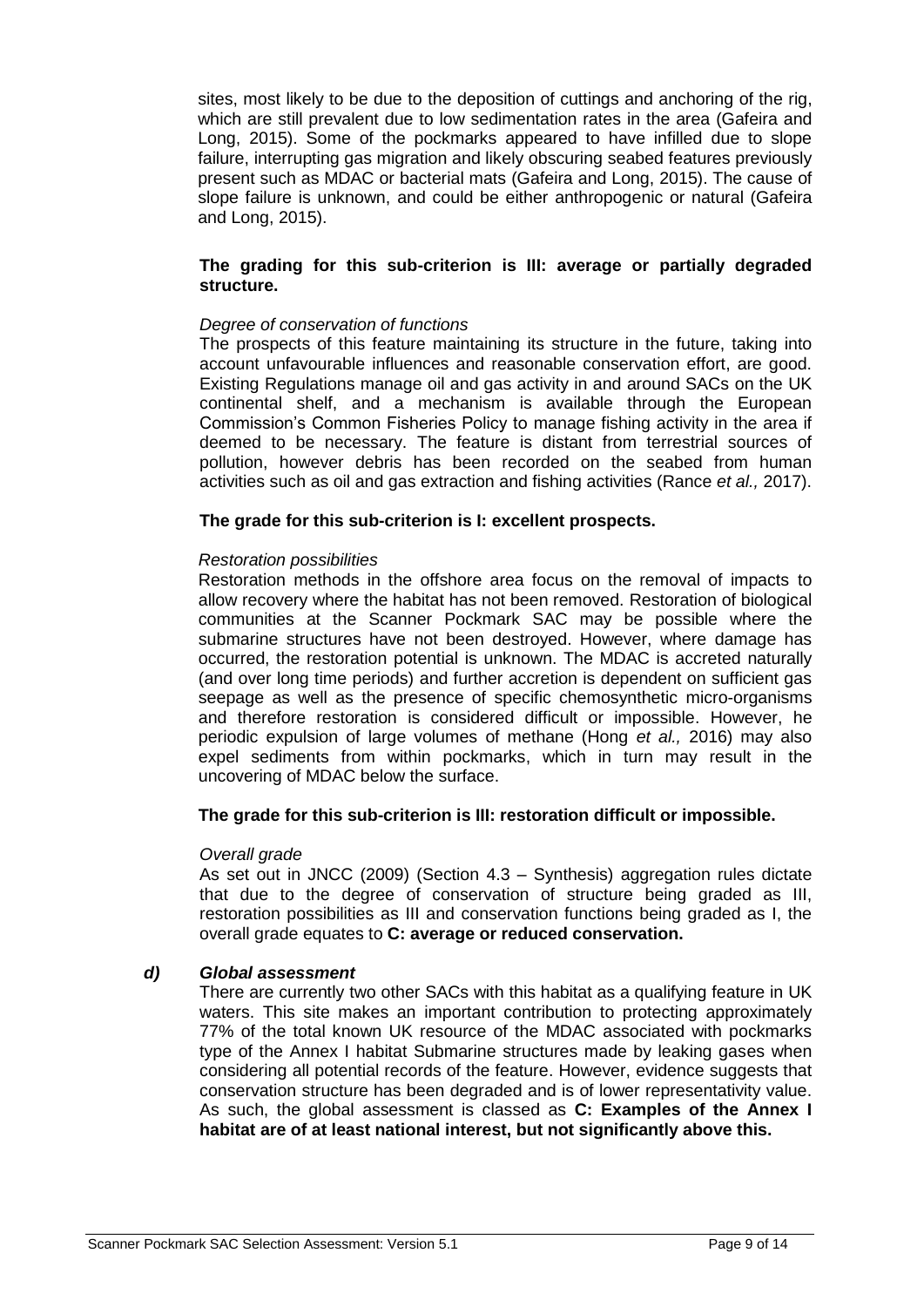## *Summary of scores for Stage 1a criteria*

| Area of habitat     | <b>Representativity</b><br>(a) | <b>Area</b><br>habitat (b) | of Structure and Global<br>function (c) | assessment (d) |
|---------------------|--------------------------------|----------------------------|-----------------------------------------|----------------|
| Scanner<br>Pockmark |                                |                            |                                         |                |

#### **10. Sites to which this site is related**

Braemar [Pockmarks SAC;](http://jncc.defra.gov.uk/page-6529) [Croker Carbonate Slabs SAC](http://jncc.defra.gov.uk/page-6530)

## **11. Supporting scientific documentation**

#### **Overview of available evidence**

An overview of example data collected from the Scanner Pockmark SAC is provided in Figure 2.

The Scanner pockmark was discovered in 1983 during a routine environmental survey in UK Petroleum Block 15/25b. This pockmark and the surrounding area have been studied in great detail since its discovery. This includes shallow seismic and side-scan sonar surveys (1983, 1991, 1992, 2001, 2002 and 2012), seabed sediment sampling (1988, 1989, 1990, 1991, 2002 and 2012), ROV inspection (1985) and a manned submersible survey (1990). Analysis from these surveys described the carbonate blocks within the pockmark, the epifauna associated with the feature, surrounding infauna, mapped the pockmark and confirmed the successive presence of active methane seepage (see Figure 2 for a visualisation of selected available evidence). This work has been published in Hovland & Sommerville (1985), Dando *et al.* (1991), Judd *et al.* (1994), Judd (2001), Dando (2001) and Judd and Hovland (2007).

A dedicated scientific survey was undertaken by JNCC and Cefas in 2012 to further investigate the Scanner pockmark (Rance *et al.,* 2017). Ground truthing data were collected using a drop camera for stills and videos, and a  $0.1\,\mathrm{m}^2$  Day grab collected sediment samples which were sub-sampled for Particle Size Analysis (PSA) and benthic fauna data. Gafeira and Long (2015) used available survey data to undertake semiautomated mapping that helped to characterise the morphology of the pockmarks based on multibeam bathymetry. Backscatter and side scan sonar data were used to characterise the seafloor and associated MDAC. Many of the mapped pockmarks in the area showed a high backscatter response which is indicative of the presence of MDAC, however no samples verified this.

## **Geo-physical evidence**

A total of 67 pockmarks have been identified within the Scanner Pockmark SAC boundary. Four of these pockmarks have a considerably greater volume than more typical pockmarks in the vicinity of the site (Judd and Hovland, 2007). The Scanner pockmark complex in the south comprises two large pockmarks with depths of up to 16.7m below the surrounding sea floor (Gafeira and Long, 2015). The pockmark depressions were created by the expulsion of fluid. At the base of the pockmark, large blocks of MDAC have previously been recorded (Hovland and Judd 1988). The slow formation of the MDAC that characterises the physical structure of this habitat is dependent upon the migration of gases (methane) to the seabed and is mediated by a unique community of microbial organisms. These communities undertake the anaerobic oxidation of methane (AOM) at the sulphate-methane interface (SMI), which is most commonly close beneath the seabed surface (Boetius *et al*., 2000). AOM leads to the precipitation of a carbonate cement that binds the seabed sediments (Niemann *et al*., 2005).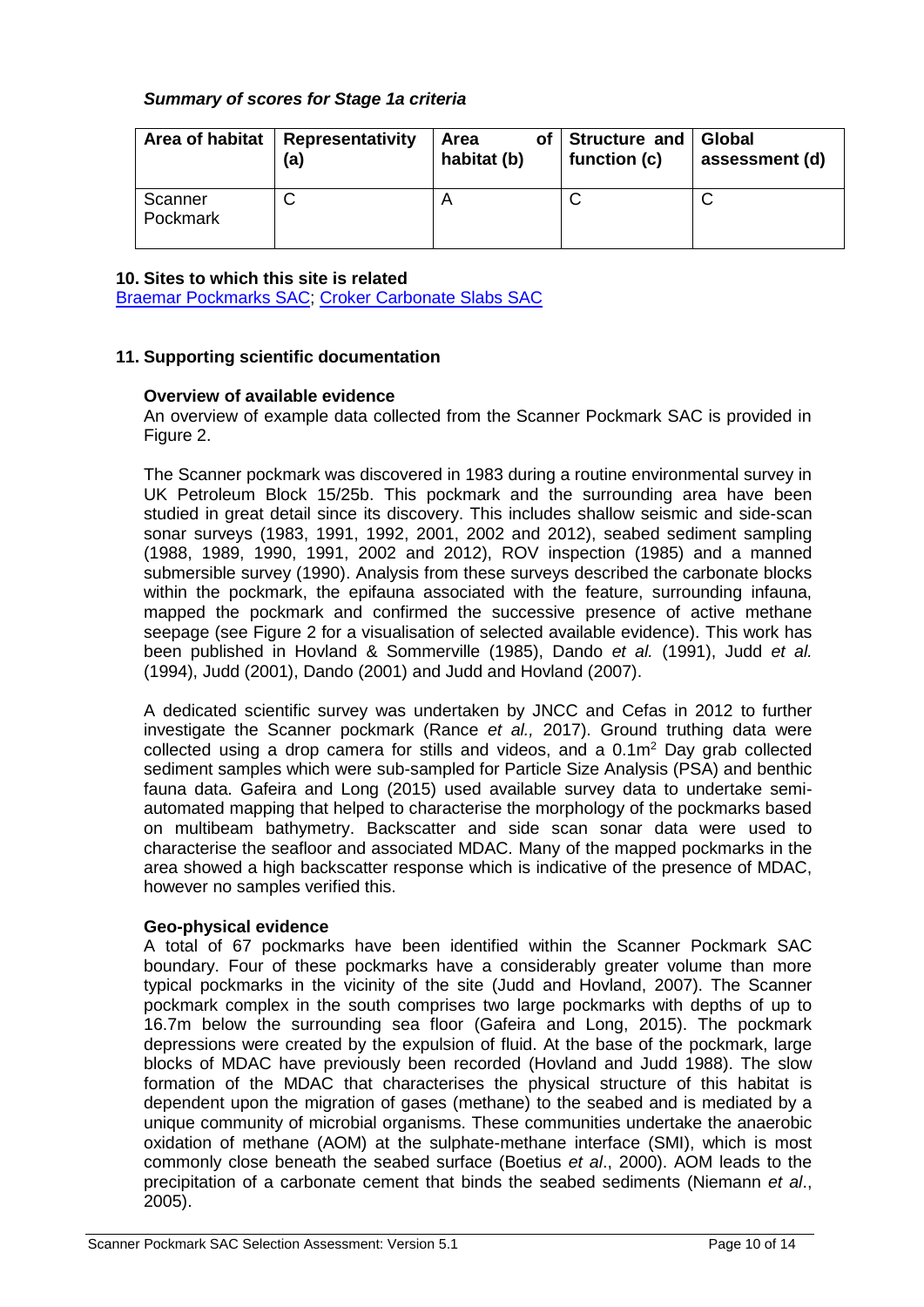During survey by Statoil in 1985, images of MDAC were taken to the west of the Scanner pockmark complex within the site. These were sometimes partially covered by sediments but often present as isolated blocks. The MDAC slabs were generally oval discs and appeared to be supported by a pillar or pedestal structure (Hovland and Judd, 1988). Cement samples from the MDAC were formed from aragonite and calcite  $(CaCO<sub>3</sub>)$ . In 1990 the manned submersible Jago revealed high levels of methane, carbonate-cemented sediment formed from clay, sorted sand and gravel, bacterial mats and gas seeps, one of which emitted dark 'smoke' (Dando, 1990). In 2004 (cruise HE 208) exposed carbonate outcrops were found at the base of pockmarks populated with benthic organisms such as sea anemones (Gafeira and Long, 2015).

The MDAC structures have not been verified in recent surveys from 2001 and 2012. Some of the pockmarks appeared to have infilled due to slope failure, interrupting gas migration and likely obscuring seabed features previously present such as MDAC or bacterial mats (Gafeira and Long, 2015). The cause of slope failure is unknown, and could be either anthropogenic or natural (Gafeira and Long, 2015). However, almost half of the mapped pockmarks presented areas of high backscatter response which may be correlated to seabed exposures of MDAC. Therefore, several pockmarks in the study area could potentially have MDAC at or near the seabed surface.

## **Biological evidence**

Scanner Pockmark SAC habitat consists of subtidal mud and sandy mud and the pockmarks have a mixed/coarse sediment type attributed to them (Rance *et al.,* 2017). Macrofaunal analyses have shown highest abundances but low diversity within the pockmark features, however assemblages were not found to be significantly different inside and outside the pockmarks (Rance *et al.,* 2017). Although pockmark infilling appears to have obscured MDAC structures and bacterial mats, meiofaunal analyses showed a very high abundance and dominance of the nematode species *Astomonema southwardarum,* known to host endosymbiotic, chemoautotrophic bacteria within their body cavity (Rance *et al.*, 2017). This species was first described at the Scanner Pockmark area (Austen *et al.,* 1993). Another important species which may be associated with methane seepage is the bivalve *Thyasira sarsi*, (Oliver and Killeen, 2002), which is largely dependent on endosymbiotic sulphur-oxidising bacteria for its nutrition and has been recorded within the site.

When the site contained exposed carbonate structures these provided a hard substrate suitable for colonisation by organisms such as the sea anemones *Bolocera tuediae, Urticina felina* and *Metridium senile* (Dando *et al.,* 1991). The structures and pockmark depressions have also attracted a range of fish species. Fish noted in the pockmark were *Myxine glutinosa* (hagfish), *Rhinonemus cimbrius* (fourbeard rockling), *Melanogrammus aeglefinus* (haddock) and *Sebastes viviparus* (small redfish) on top of the MDAC and within the pockmarks and *Anarhichas lupus* (wolf-fish) lying in cavities under the rocks. These fish appear to use the pockmark depressions and the carbonate structures for shelter, since no large fish were seen outside the pockmark (Dando, 2001). It is likely that there are not currently any carbonate structures present within the site to provide refugia, however species still likely use the pockmark depressions themselves.

Other invertebrates that have been observed at the Scanner Pockmark SAC include *Pennatula phosphorea (*phosphorescent sea pen*), Virgularia mirabilis* (slender sea pen) and *Cerianthus lloydii* (tube anemone) in the sediments of the pockmark. Among other species, hermit crabs (*Pagurus* sp.), large echinoderms and squat lobsters were also found in the site (Dando *et al.,* 1991).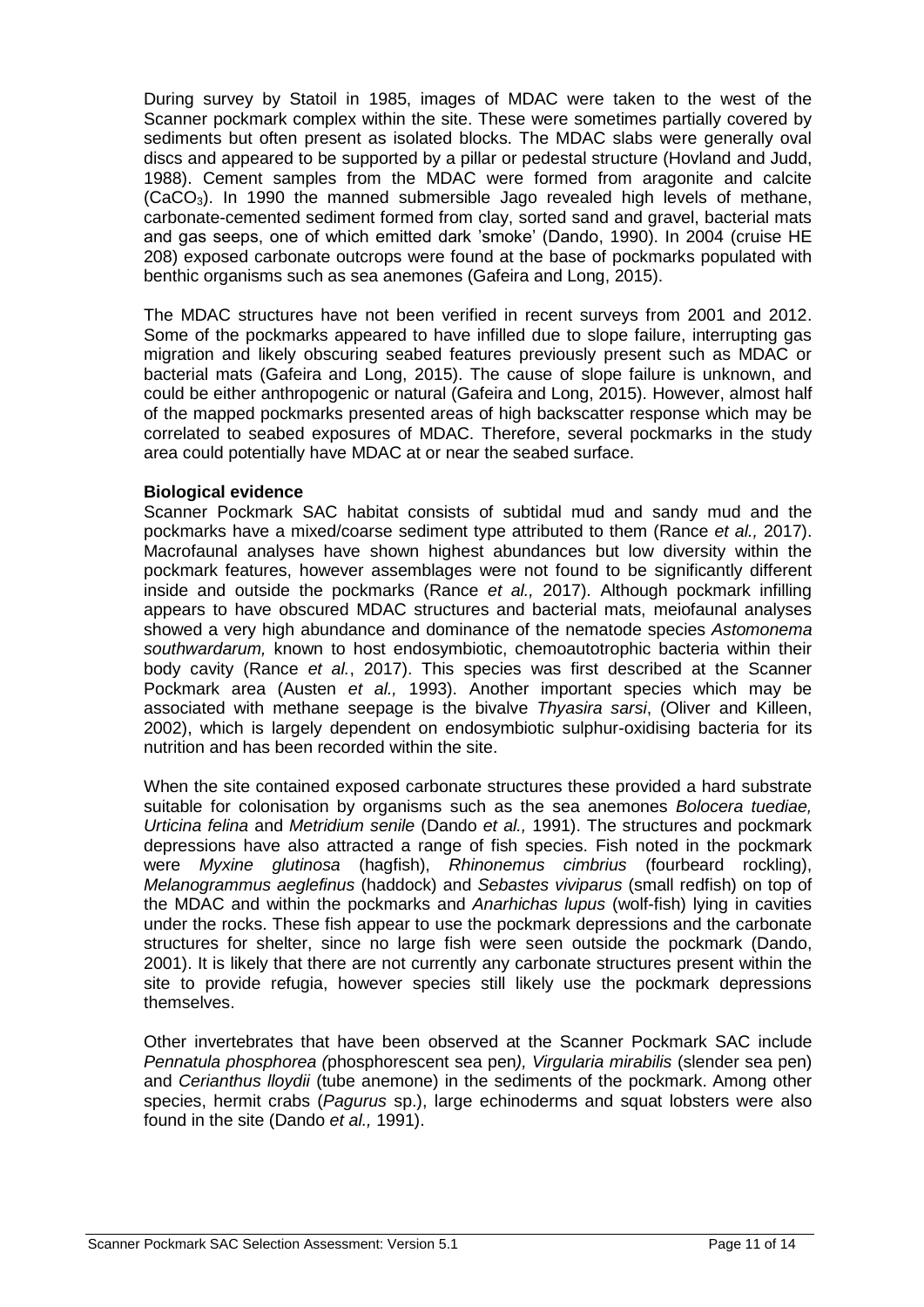Figure 2. Examples of the outputs from analysis of data for the Scanner Pockmark SAC A) Multibeam dataset illustrating the Scanner and Scotia pockmark complexes (Gafeira & Long 2015); B) A slab of MDAC near the centre of the Scanner pockmark (Judd 2001); C) Image showing active gas seeps (adapted from Judd & Hovland (2007) in Gafeira & Long (2015)); D) Images of gas bubbles escaping from Scanner pockmark by Statoil 1985 (Gafeira & Long 2015) and E) Semi-automated mapping of pockmarks undertaken by Gafeira & Long (2015) showing the existing and proposed boundary amendment.

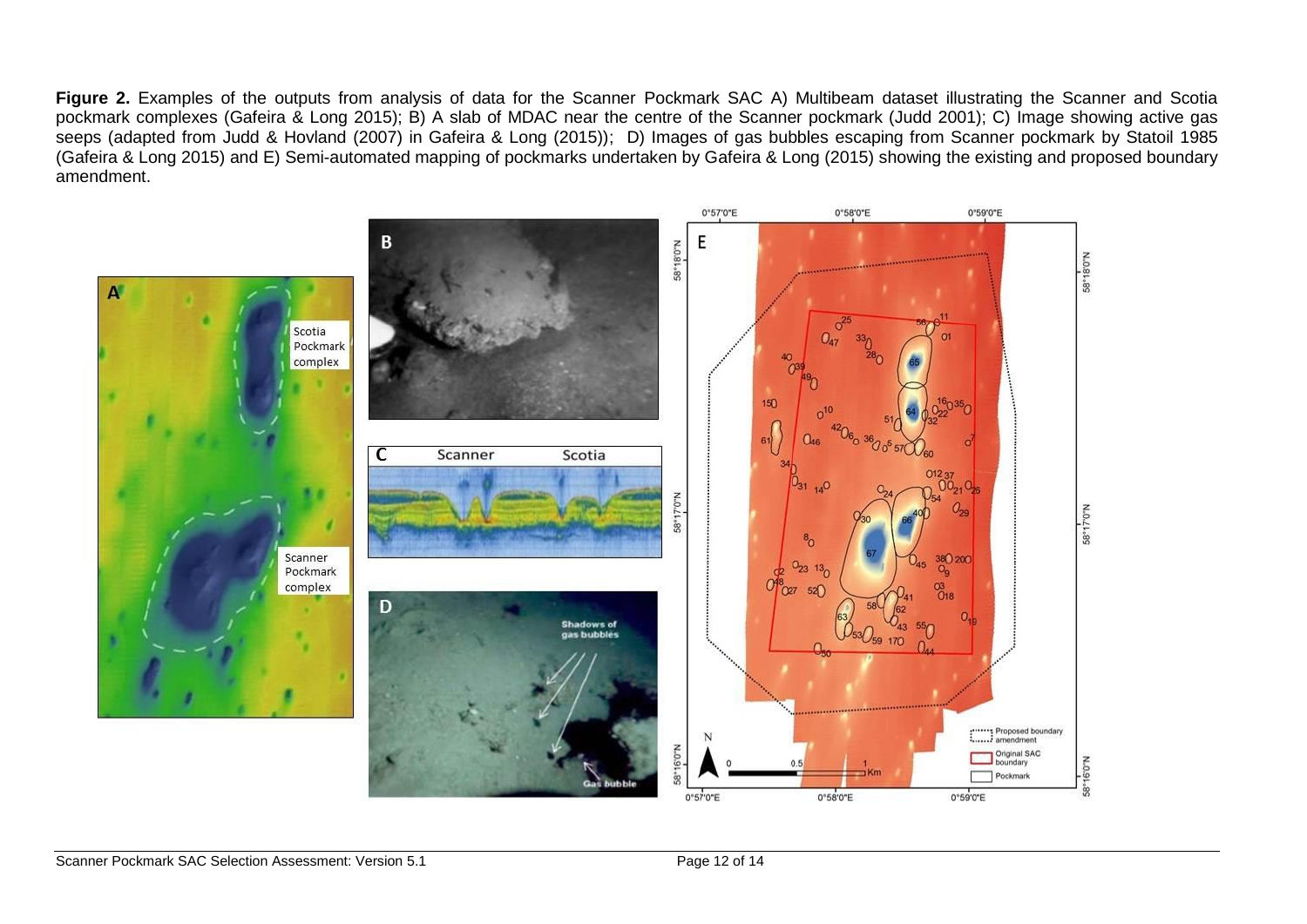#### **References**

Austen, M.C., Warwick, R.M. and Ryan, K.P. (1993). *Astomonema southwardorum sp*. nov., a gutless nematode dominant in a methane seep area in the North Sea. *Journal of the Marine Biological Association of the United Kingdom*, 73: 627-634.

Commission of the European Community (CEC). (1995). Natura 2000 Standard Data Form: Explanatory Notes*.* Brussels: European Commission DG Environment.

Dando, P.R. (1990). Cruise Report R.R.S. Challenger cruise 70. Technical report.

Dando, P.R., Austen, M.C., Burke, R.J., Kendall, M.A., Kennicutt, M.C., Judd, A.G., Moore, D.C., O' Hara, S.C.M., Schmaljohann, R. and Southward, A.J. (1991). Ecology of a North Sea Pockmark with an active methane seep. *Marine Ecology Progress Series*, 70: 49-63.

Dando, P.R. (2001). A review of pockmarks in the UK part of the North Sea, with particular respect to their biology. Technical report produced for Strategic Environmental Assessment – SEA2. UK: Department of Trade and Industry.

Defra. (2004). Review of Marine Nature Conservation. Working Group Report to Government [online]. Defra, London. Available at: [http://webarchive.nationalarchives.gov.uk/20070103040238/http://www.defra.gov.uk/wild](http://webarchive.nationalarchives.gov.uk/20070103040238/http:/www.defra.gov.uk/wildlife-countryside/ewd/rmnc/pdf/rmnc-report-0704.pdf) [life-countryside/ewd/rmnc/pdf/rmnc-report-0704.pdf](http://webarchive.nationalarchives.gov.uk/20070103040238/http:/www.defra.gov.uk/wildlife-countryside/ewd/rmnc/pdf/rmnc-report-0704.pdf) [Accessed March 2007].

Gafeira, J. and Long, D. (2015). Geological investigation of pockmarks in the Scanner Pockmark SCI area. JNCC Report No 571. JNCC Peterborough.

Hartley, J.P. (2005). Seabed Investigations of Pockmark Features in UKCS Block 16/3. Report to Joint Nature Conservation Committee. Aberdeenshire: Hartley Anderson Limited.

Hovland, M. and Judd, A.G. (1988). Seabed Pockmarks and Seepages: Impact on Geology, Biology and the Marine Environment.*"* London: Graham & Trotman.

Hovland, D.M. & Sommerville, J.H. 1985. "Characteristics of two natural gas seepages in the North Sea. *Marine and Petroleum Geology*, 2(4):319-326.

JNCC. (2004). The Irish Sea Pilot Final Report. *Report to Defra by The Joint Nature Conservation Committee* [online]. JNCC, Peterborough. [http://www.jncc.gov.uk/page-](http://www.jncc.gov.uk/page-2767#download)[2767#download](http://www.jncc.gov.uk/page-2767#download) [Accessed March 2007]

JNCC. (2009). Selection criteria and guiding principles for selection of Special Areas of Conservation (SACs) for marine Annex I habitats and Annex II species in the UK. Version 1.0 [online]. JNCC, Peterborough. [http://www.jncc.gov.uk/page-4165.](http://www.jncc.gov.uk/page-4165)

JNCC. (2012). UK Guidance on defining boundaries for marine SACs for Annex I habitat sites fully detached from the coast. JNCC, Peterborough. [http://jncc.defra.gov.uk/pdf/SACHabBoundaryGuidance\\_2012Update.pdf.](http://jncc.defra.gov.uk/pdf/SACHabBoundaryGuidance_2012Update.pdf)

JNCC. (2016) Method for Creating a Map of Annex I Submarine Structures made by Leaking Gases in UK Waters, [online]. Available at: http://jncc.defra.gov.uk/pdf/20130621\_AnnexI\_SubmarineStructures\_v3\_Method.pdf

Judd, A., Long, D. and Sankey, M. (1994). Pockmark formation and activity, UK block 15/25, North Sea. *Bulletin of the Geological Society of Denmark*, 41: 34-49.